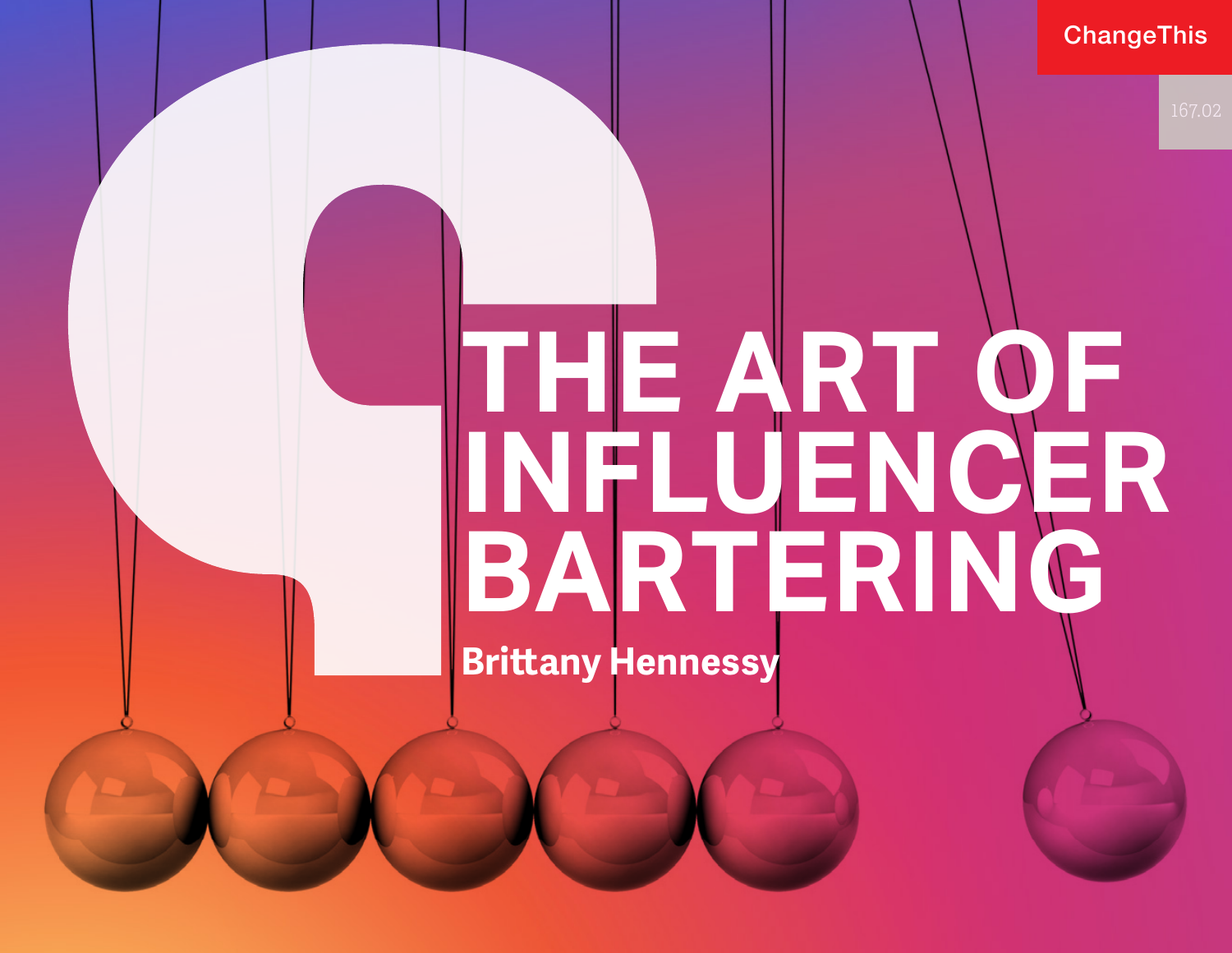## **In the age of social media, building your personal brand is more important than ever.**

It may seem like everyone has a blog, or a social channel they want you to follow, and that's because it's true. It has never been easier to turn your expertise into a revenue stream and becoming an influencer will help you do just that.

Let's start with the most important questions: What exactly are influencers and why are they important? In general, an influencer is someone who has influence. I know, I know, it isn't very helpful to define a word by using the same word, but sometimes things really are that simple. Word-of-mouth marketing is nothing new and it's probably the driving force behind most of your consumer habits, whether that's buying a product, binge-watching a show, or downloading an app.

But in today's digital world, the word "influencer" is most commonly ascribed to someone who has clout through her digital channels, or as some like to call it, "social currency." Whether she has a lot of followers or really high engagement, when she speaks, her audience listens, they act, and—most importantly to brands—they buy.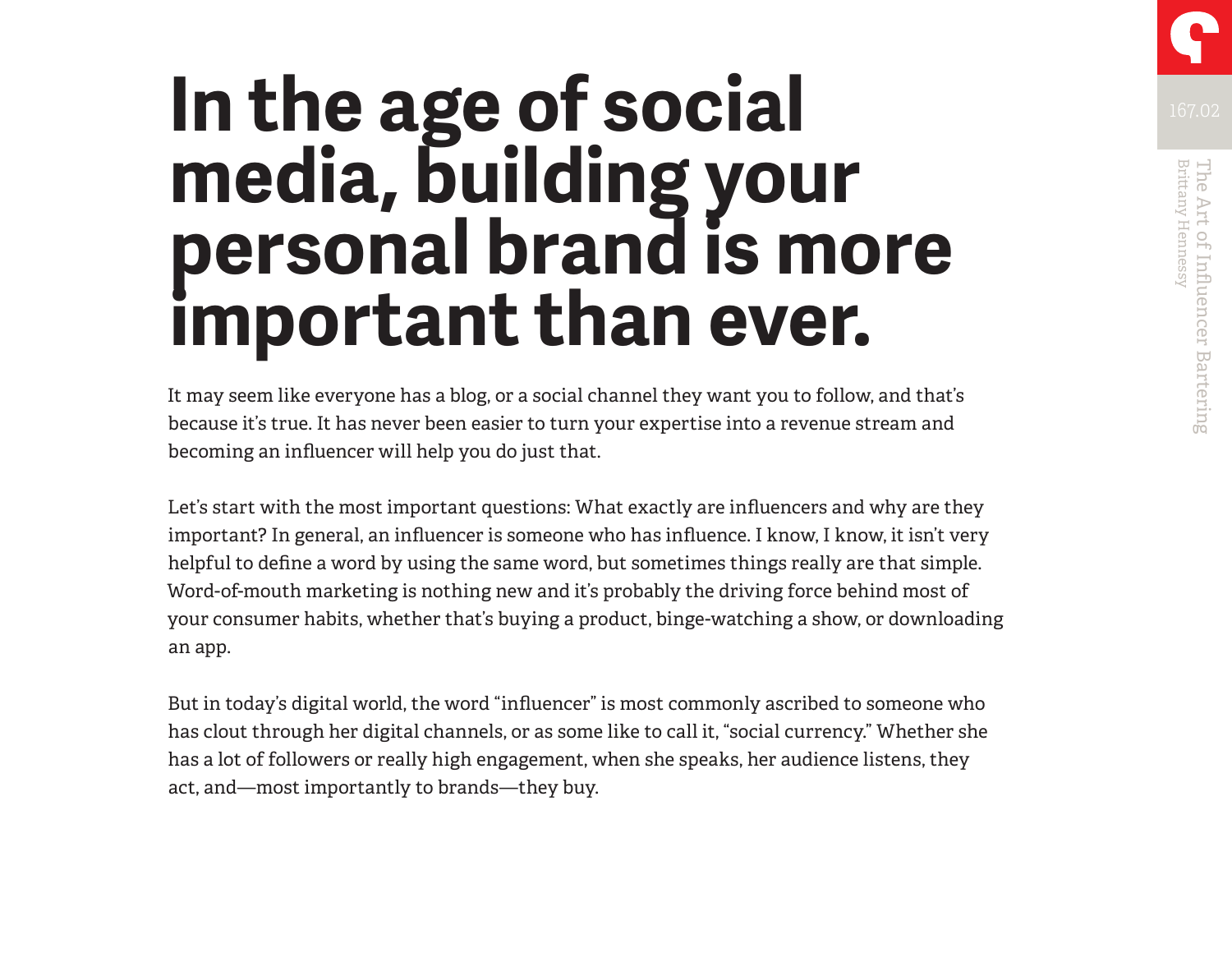In the last few years, influencer marketing has really taken off, and the term "influencer" has come to mean everyone and their literal mom who has a blog, vlog, or Instagram profile. It's been used to describe everyone and everything so often that "influencer" is practically a dirty word. That breaks my heart because influencer marketing isn't bad, it's just misunderstood. Tragically misunderstood.

*The New York Times* published an article discussing influencers and spent roughly 1,000 words talking about Kendall Jenner, Selena Gomez, and Gigi Hadid, all people who are technically "influencers" because they have millions of followers. But really, they are A-list celebrities, which is worlds away from how we view a content creator with the same number of followers. One reason for the different perception is how they became influential. A content creator had to make videos, take photos, and create posts that make people want to trust her and see more. She has to use various marketing tactics to increase her audience size and keep her audience engaged. She must also adapt her content for each platform, because what works on YouTube will not work on Instagram. Traditional celebs become famous through their offline activities, and that influence follows them online and to every platform without them having to do much more than issue a press release with the name of their handle.

"Influencer" is practically a dirty word. That breaks my heart because influencer marketing isn't bad, it's just misunderstood. Tragically misunderstood.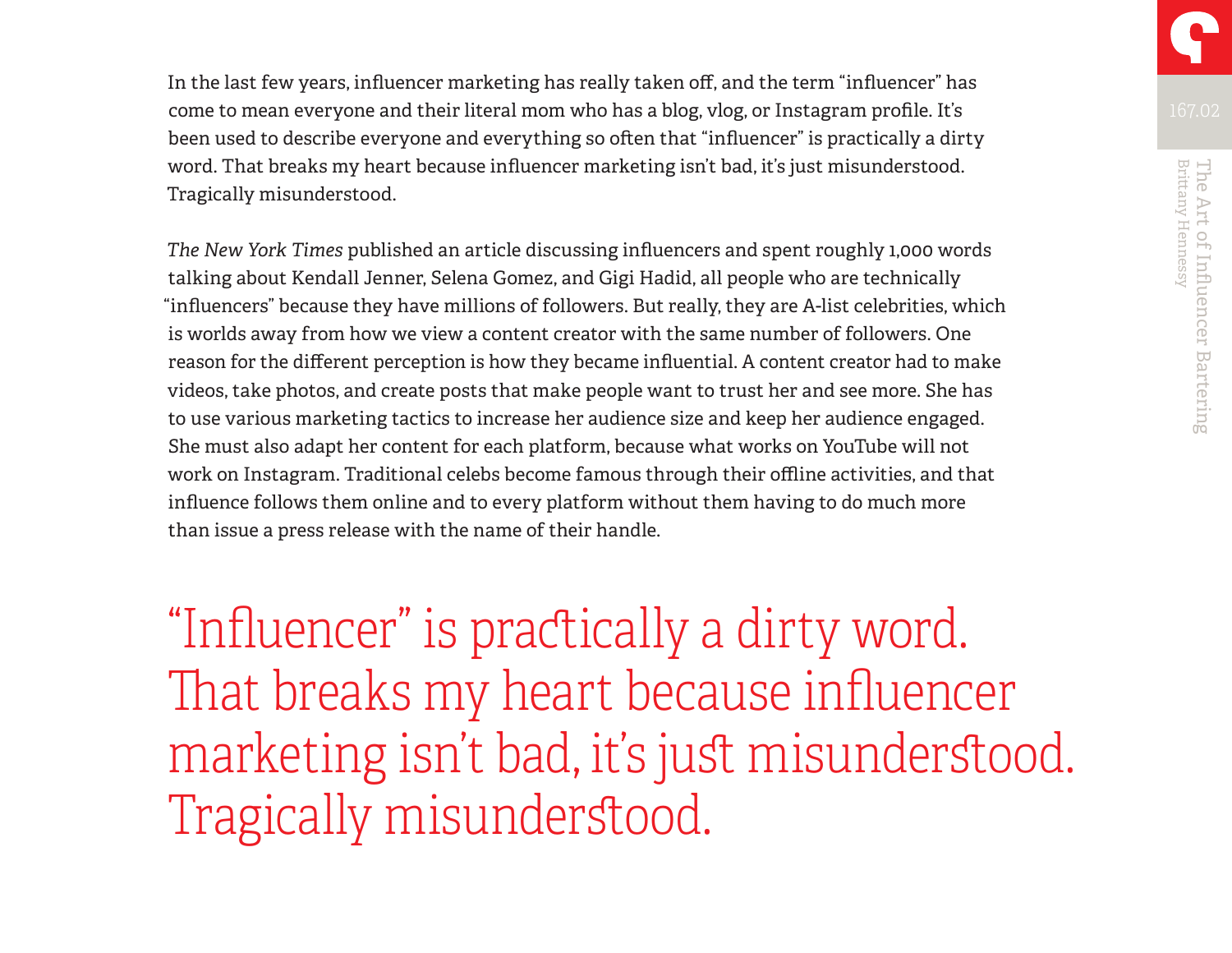Not to take anything away from celebrities whose talent and business acumen have made them famous, but it pains me every time someone calls a celebrity an "influencer." Quite honestly, it shows a complete disregard for the very thing that makes a content creator an influencer. Authenticity is the backbone of the content these women create, and their audiences look to them for expert advice. Celebs are paid to promote alcohol companies even though they don't drink, or cars even though they don't know how to drive. A good influencer would never promote something she wouldn't organically share or use offline even if she's being paid by a brand. I've seen creators turn down \$25,000 because something wasn't "on brand" for them. If that's not putting your audience above yourself, I don't know what is.

There is a difference between content creators (Youtube Vloggers, Instagram Stars, and Bloggers) and lifecasters (people who don't necessarily "create content" but share their lives as they unfold. Both can be equally valuable to audiences as long as the influencer is providing them with a service. For experts and people with special talents like cooking or dancing, having a high follower count amplifies all the work you are doing in real life.

You can (and should) spend hours each day working on your skill and booking gigs, but you'll probably keep being asked about your Instagram following. This is because businesses are always looking for easier, cheaper, and faster ways to market their products and services. A comedian with 100,000 followers can promote her upcoming show and increase the odds that people will buy tickets to come see her. This reduces the amount of money the comedy club has to spend on promoting the show and makes them more likely to choose her over another comedian—even if they believe the other comedian is funnier. The same applies to an actress who can get the word out about her play or movie quickly and to an audience that actually cares about her work. A model has a similar situation: A casting director would love to book a model who would then post the photos from her shoot on Instagram. More people will see the clothing or beauty product and the client gets an additional ad placement for free.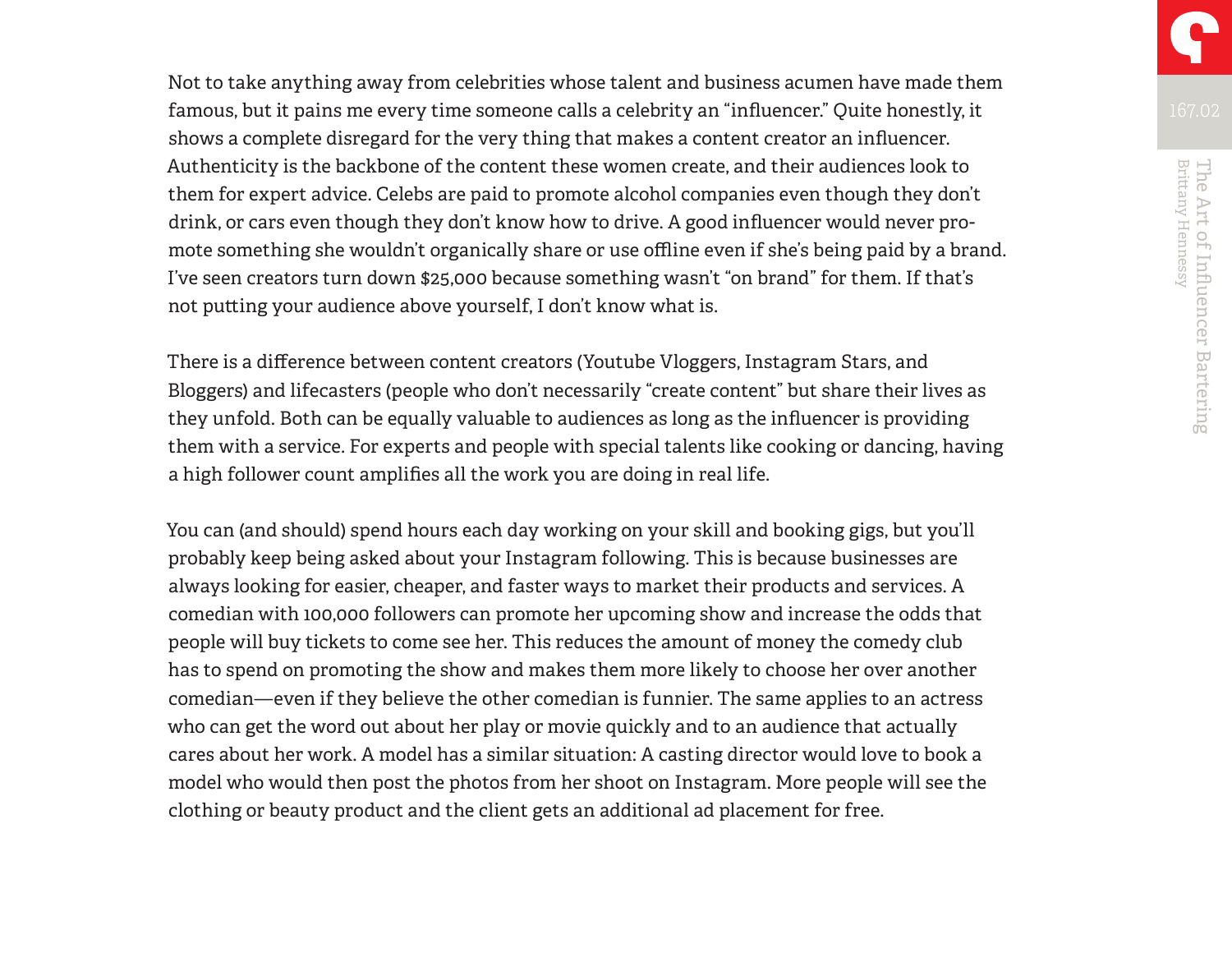Plenty of people are upset that follower count seems to be more important than talent, but it's really about firing on all cylinders. In today's version of show business, the business part is happening online. You may not love the idea that your follower count may be seen as more important than your actual skills, but you need to adapt because those who don't adapt won't make it very far. Working on your social presence shouldn't make you feel like you've sold out; it should make you feel like you're telling your own story online and building a community of people who want to support you. And if you can make some money partnering with brands you love, even better.

The same is true for entrepreneurs. Once you've established your presence online, you can use your platform to showcase new products and services, show your followers the life behind their new favorite brand, and of course, acquire new customers. It's also helpful when reaching out to influencers for collaborations. They want to know who they are partnering with and make sure the brand's aesthetic is in line with theirs. The first thing people do when they see an ad for your company is to check out the profile, so maintaining that social channel should be a big part of your marketing plan.

As a founder of a business, you can become an influencer in your own right, and knowing the world of influencer marking can do double duty for you. Not only will you learn how to manage and monetize your personal profile, but you'll understand the flip side when you decide it's time to activate influencers as a marketing strategy.

When building your personal brand, you should focus on three things: your Google search results, your social media channels, and your blog/website.

Looking for brand partnerships is no different than looking for a job. People will google you before deciding to work with you and they need to be pleased with what they find. Head on over to Google.com and type in your first and last name. Now take a look at your search results for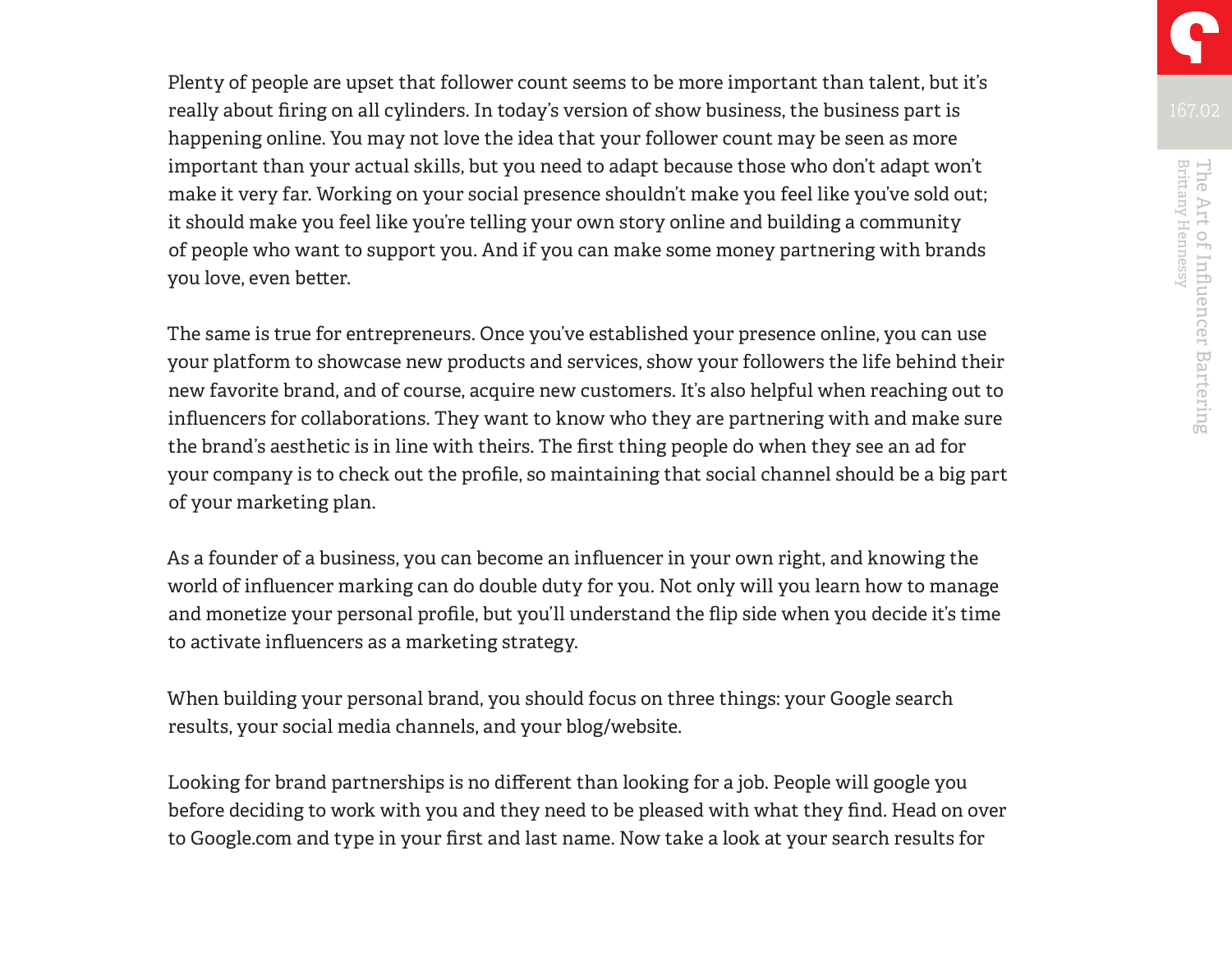general, images, videos, and news. All the content on the first page should either be created by you, or provided by you.

If it doesn't look so hot, don't panic. Head on over to google.com/alert and set up an alert with your name in quotations (e.g., "Brittany Hennessy"). Every time new content with your name is indexed by Google, you'll receive an email to let you know you're on the right track. Every three months, do a Google search and keep tabs on the progress you're making. Remember, if you're not telling your own story, someone else will tell it for you.

When looking at the world of social media, you might be overwhelmed when you realize just how many platforms there are. But don't worry, you don't need to update all of them. While I would recommend securing your preferred username on every platform so someone can't

Looking for brand partnerships is no different than looking for a job. People will google you before deciding to work with you and they need to be pleased with what they find.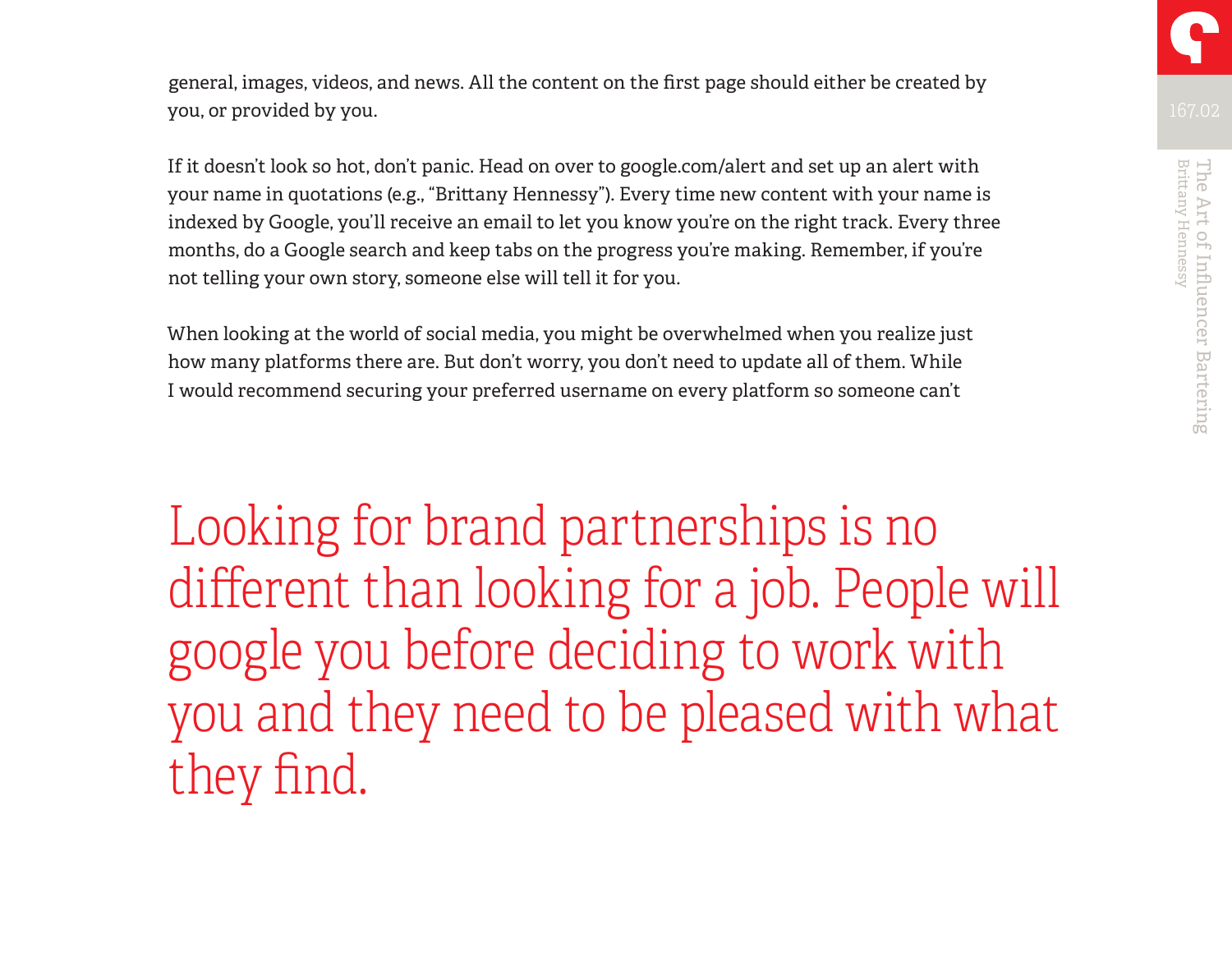steal it, you should only be active on platforms you have plans on updating. Nothing is worse that finding a great influencer on a platform only to find out she hasn't posted anything new in three months.

That said, everyone should have an account on the big four: Facebook, Twitter, Instagram, and YouTube. You'll want an Instagram account because it's where the majority of influencer marketing campaigns take place. YouTube is a big market for fashion hauls and beauty tutorials, but it is also a great way to show advertisers your video presence. Instagram is slowly closing in on Youtube's video dominance, but you can't go wrong with something that is connected to Google. You may think you don't need Facebook or Twitter, but you would be wrong. The content you make is usually shared by brands on Facebook and Twitter, and if they can't tag you in it, you just lost a huge opportunity to pick up new followers.

The biggest reason to keep an updated Facebook page is because at some point, you're going to want to get it verified. The little blue check may seem like no big deal, but if a brand you're working with also has one, Facebook will require that any influencer they work with also be verified. This is why you don't see as many influencer campaigns on Facebook as you do on Instagram, but that is changing and you want to be ready. If you're an influencer, especially in food, home decor, and DIY, Pinterest can also be a great way to drive traffic back to your site. I've found that most clients don't ask for pins on Pinterest, and won't pay a lot for them unless you have millions of followers, but it's a good platform to join if you think you will dedicate the time to make it a success.

While social media is very important, you should also create a website/blog because you want to establish your home base on something you control. Any of these social media platforms can delete your profile at any time without warning, or prohibit you from promoting your other channels, but if audience members know your blog URL, they'll always know where to find you. Blogging has come a long way from its early days of anonymous diary entries, and because it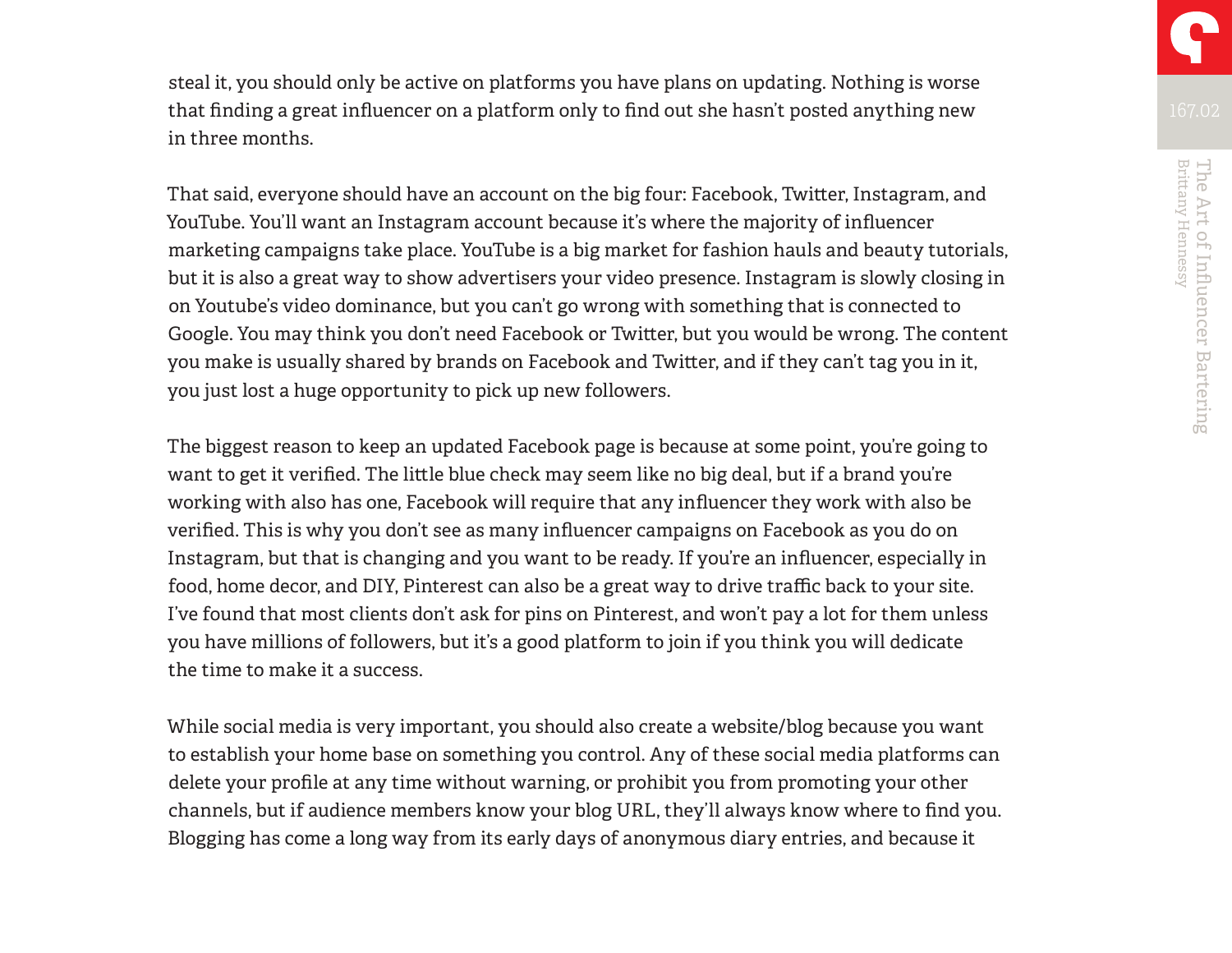was the first medium to produce influencers, advertisers have had more time to become comfortable spending money on sponsored posts. They also love that they can easily provide feedback/edits on the content, unlike a YouTube video, and can give the influencer tracking links to see if anyone has clicked on the content or made a purchase.

Since a blog is pretty easy to set up and maintain it's great for aspiring influencers who are testing the waters. Unlike a YouTube channel, you don't need video equipment or editing skills, and unlike Instagram you don't necessarily need to shoot your own photos. I have seen many beautiful and highly clicked on blog posts that are made with some text, a brand-provided video, and photos found on the Internet.

Given how easy it is to get started it always surprises me how many people don't have a blog because so many advertisers want influencers to create blog posts. Think about it: When you

Ask yourself: What expertise or special skills can you offer? How do you know this will resonate with your audience? Why are you the best person for this partnership?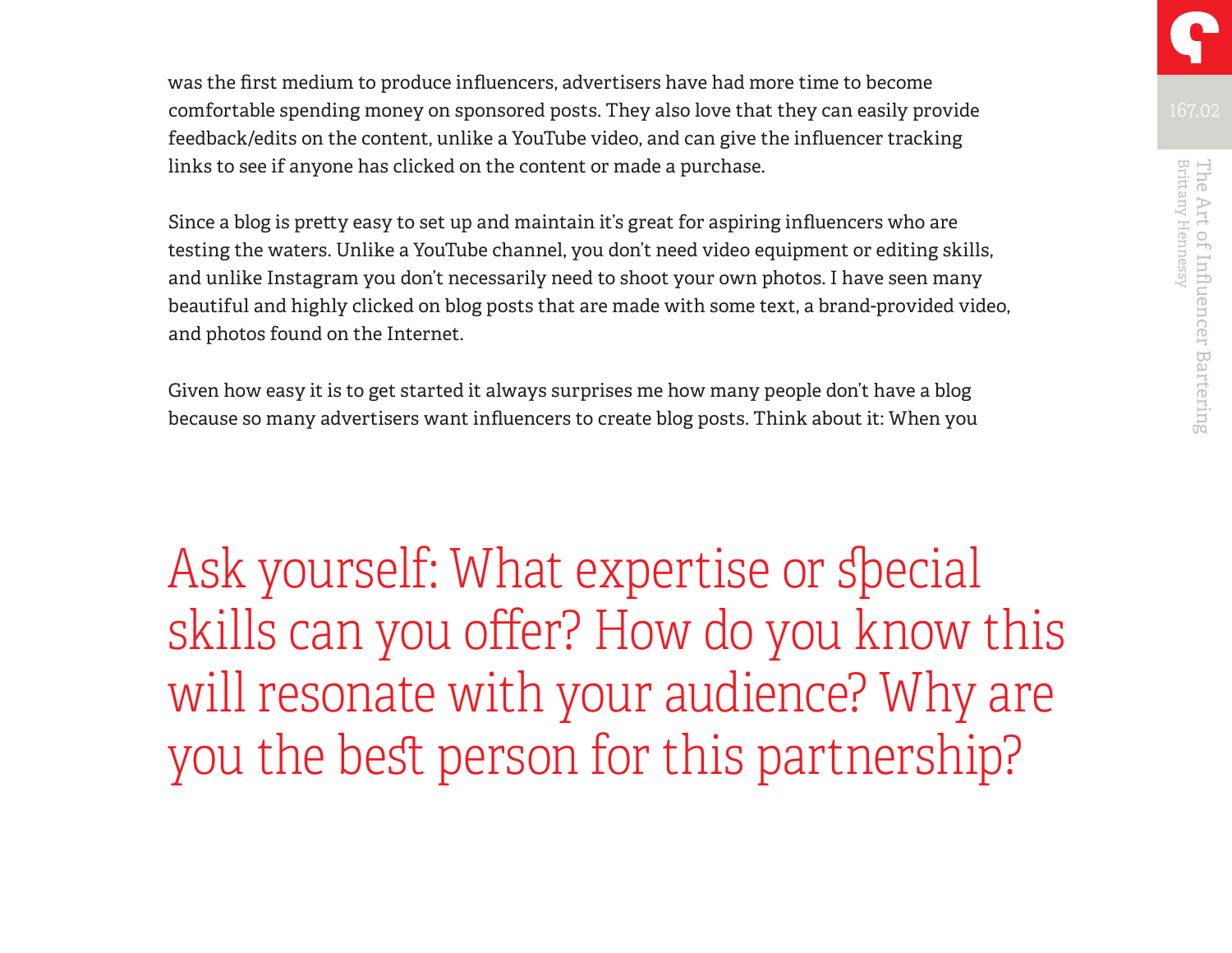google a product or service, what comes up? Reviews on people's blogs. Sure, you may also see a sponsored YouTube video or a sponsored Instagram post, but advertisers can track how many people came to their site because of a specific blog post, and advertisers love things they can track.

Once you feel like your Google search results, social media channels, and blog/website are in a good place, you are ready to start seeking partnerships with brands. Sponsored posts aren't your only option, although they are the most popular. There are plenty of small brands that would love to collaborate with an influencer who will promote a co-branded product.

If you have an expertise in fashion, food, beauty, travel, design, fitness, or any other major category, you can research brands that may be open to a long-term partnership. Ask yourself: What expertise or special skills can you offer? How do you know this will resonate with your audience? Why are you the best person for this partnership? Wow business owners with your knowledge of their industry and the research you've done on their brand and their goals. You might find that a line of knives, passport holders, yoga mats, or hydrating serums is not far from reach.

This industry is constantly changing. If you are starting now, you may think you are late to the party, but you're wrong. There are still thousands of brands trying to figure out influencer marketing and hundreds more spending millions of dollars each year on campaigns. You're fighting for a piece of the pie, but that pie is only getting bigger. **Let's get to work!**